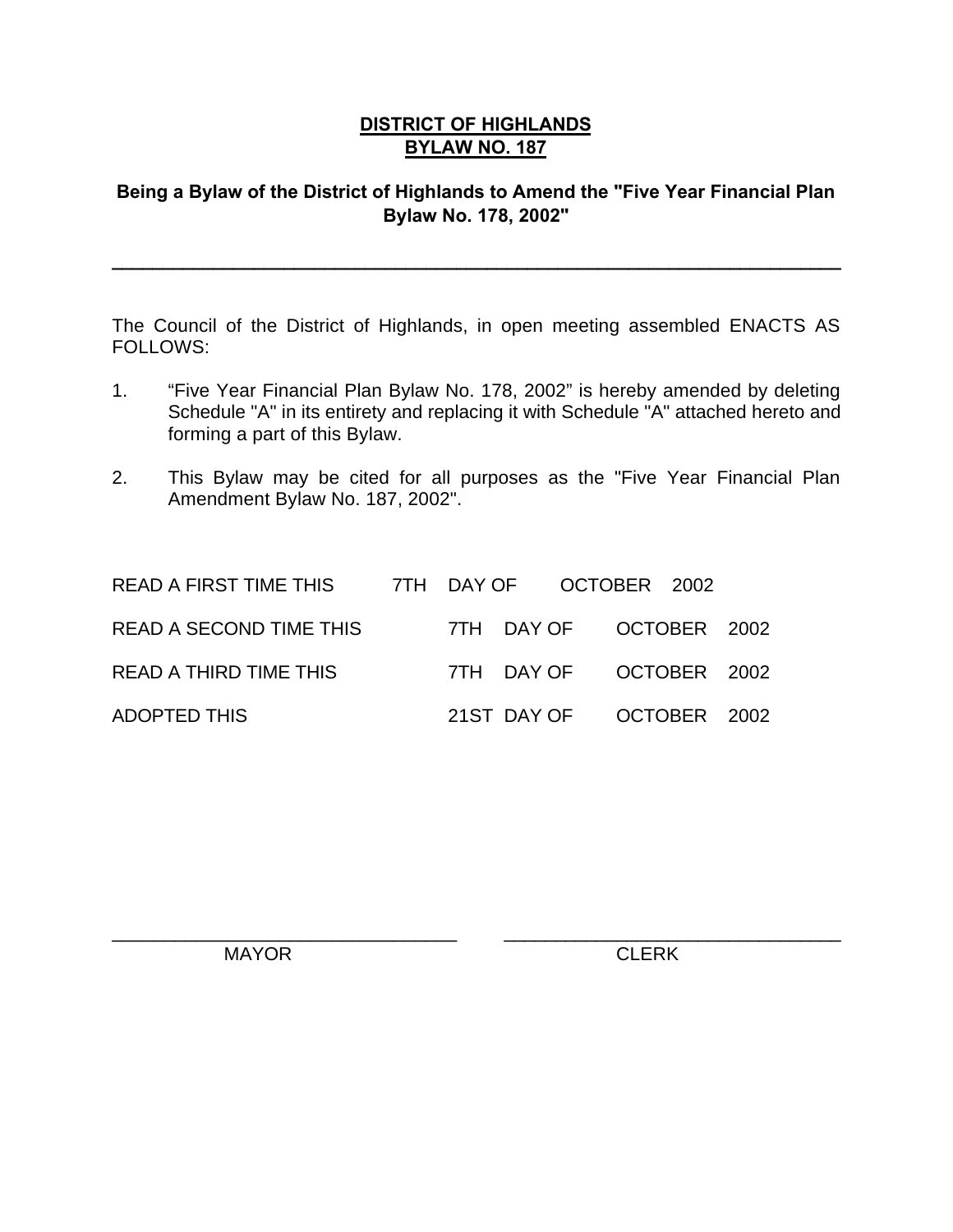|                                          | 2002      | 2003    | 2004    | 2005    | 2006    |
|------------------------------------------|-----------|---------|---------|---------|---------|
| <b>REVENUE</b>                           |           |         |         |         |         |
| <b>General Municipal</b>                 |           |         |         |         |         |
| <b>General Municipal Taxes</b>           |           |         |         |         |         |
|                                          | 653,757   | 666,000 | 678,000 | 690,000 | 702,000 |
| 1% Utility Tax/Grants in Lieu            |           |         |         |         |         |
|                                          | 15,733    | 17,000  | 18,000  | 19,000  | 20,000  |
| Sale of Services & Other Revenue         |           |         |         |         |         |
|                                          | 290,600   | 90,000  | 90,000  | 90,000  | 90,000  |
| <b>Provincial Revenue Sharing Grants</b> |           |         |         |         |         |
|                                          | 123,084   | 123,084 | 123,084 | 123,084 | 123,084 |
| <b>Provincial Highway Grants</b>         |           |         |         |         |         |
|                                          | 207,314   |         |         |         |         |
| <b>Other Grants</b>                      |           |         |         |         |         |
|                                          | 3,022     |         |         |         |         |
| From Office Reserve                      |           |         |         |         |         |
|                                          |           |         |         |         |         |
| <b>From Park Reserve</b>                 |           |         |         |         |         |
|                                          | 122,818   |         |         |         |         |
| <b>From Road Reserve</b>                 |           |         |         |         |         |
|                                          |           |         |         |         |         |
| <b>From General Reserve</b>              |           |         |         |         |         |
|                                          |           |         |         |         |         |
| <b>Borrowing for Roads</b>               |           |         |         |         |         |
|                                          | 90,000    |         |         |         |         |
| <b>From General Surplus</b>              |           |         |         |         |         |
|                                          |           |         |         |         |         |
| <b>TOTAL General Municipal</b>           |           |         |         |         |         |
|                                          | 1,506,328 | 896,084 | 909,084 | 922,084 | 935,084 |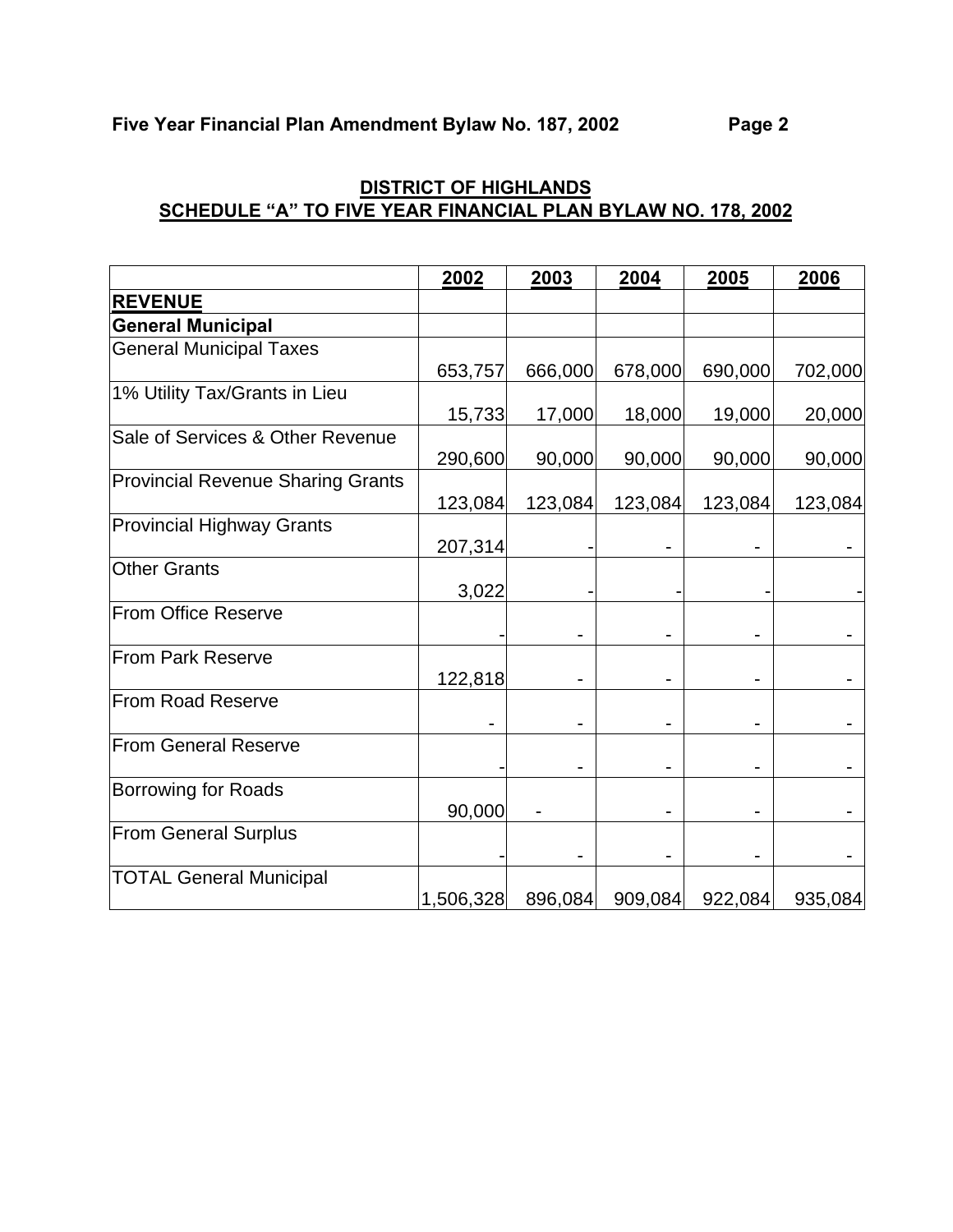| <b>REVENUE</b>                 | 2002    | 2003           | 2004    | 2005    | 2006                                              |
|--------------------------------|---------|----------------|---------|---------|---------------------------------------------------|
| <b>Fire Department</b>         |         |                |         |         |                                                   |
| <b>Fire Taxes</b>              |         |                |         |         |                                                   |
|                                | 177,000 | 182,000        | 187,000 | 192,000 | 197,000                                           |
| <b>From Fire Reserve</b>       |         |                |         |         |                                                   |
|                                |         | $\blacksquare$ | 131,344 | -       | 59,840                                            |
| Borrowing for Fire             |         |                |         |         |                                                   |
|                                |         |                | 33,816  |         | 125,320                                           |
| <b>From Fire Surplus</b>       |         |                |         |         |                                                   |
|                                |         |                |         |         |                                                   |
| <b>TOTAL Fire Department</b>   |         |                |         |         |                                                   |
|                                | 177,000 | 182,000        | 352,160 | 192,000 | 382,160                                           |
|                                |         |                |         |         |                                                   |
| <b>Total Municipal Revenue</b> |         |                |         |         |                                                   |
|                                |         |                |         |         | 1,683,328 1,078,084 1,261,244 1,114,084 1,317,244 |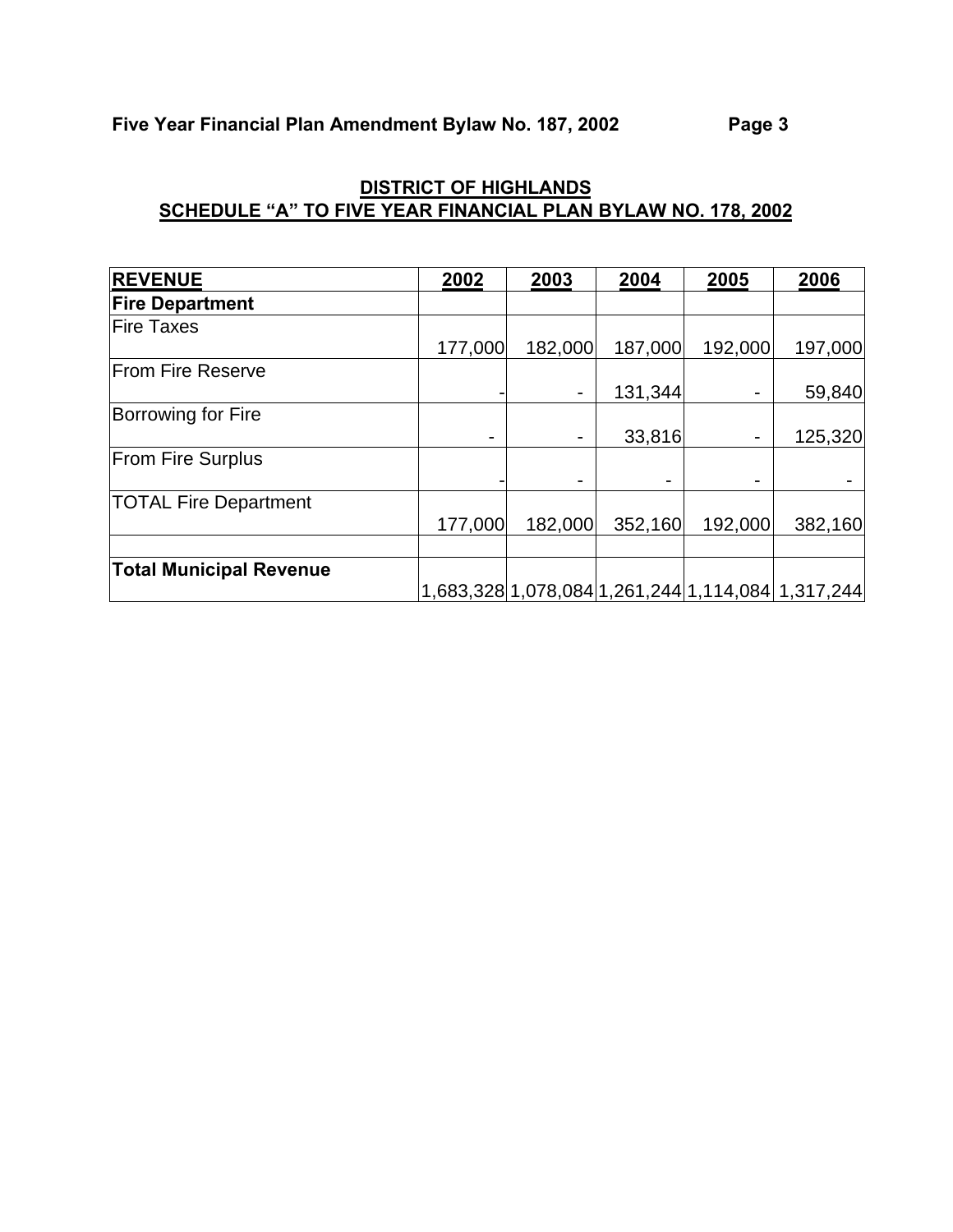| <b>EXPENDITURES</b>                  | 2002    | 2003    | 2004    | 2005    | 2006    |
|--------------------------------------|---------|---------|---------|---------|---------|
| <b>General Government Services</b>   |         |         |         |         |         |
| <b>Council Indemnity</b>             |         |         |         |         |         |
|                                      | 27,000  | 27,000  | 27,000  | 27,000  | 27,000  |
| Council                              |         |         |         |         |         |
| Expenses/Newsletter/Election         | 7,700   | 2,700   | 2,700   | 7,700   | 2,700   |
| <b>Staff Salaries &amp; Benefits</b> | 321,535 | 325,815 | 330,702 | 335,663 | 340,698 |
| <b>Administrative Services</b>       | 28,000  | 92,600  | 92,600  | 92,600  | 92,600  |
| <b>Financial Services</b>            |         |         |         |         |         |
|                                      | 62,500  | 15,000  | 15,000  | 15,000  | 15,000  |
| <b>Fiscal Services</b>               |         |         |         |         |         |
| <b>Office Building</b>               | 30,000  | 7,000   | 7,000   | 7,000   | 7,000   |
|                                      | 6,500   | 6,500   | 6,500   | 6,500   | 6,500   |
| Debt Payment - Principal             | 236,099 |         |         |         |         |
| Debt Payment - Interest              |         |         |         |         |         |
| Office - Capital                     | 16,000  | 5,000   | 5,000   | 5,000   | 5,000   |
| <b>TOTAL General Government</b>      | 735,334 | 481,615 | 486,502 | 496,463 | 496,498 |
| <b>Protective Services</b>           |         |         |         |         |         |
| <b>Fire</b>                          |         |         |         |         |         |
| Operations                           | 94,800  | 90,000  | 90,000  | 90,000  | 90,000  |
| Capital                              |         |         |         |         |         |
|                                      | 30,000  | 20,000  | 240,000 | 20,000  | 270,000 |
| Debt Payment - Principal             | 28,272  | 28,272  | 22,160  | 22,160  | 22,160  |
| Debt Payment - Interest              |         |         |         |         |         |
| <b>To Reserves</b>                   |         |         |         |         |         |
|                                      | 23,928  | 43,728  |         | 59,840  |         |
| <b>Sub Total Fire</b>                | 177,000 | 182,000 | 352,160 | 192,000 | 382,160 |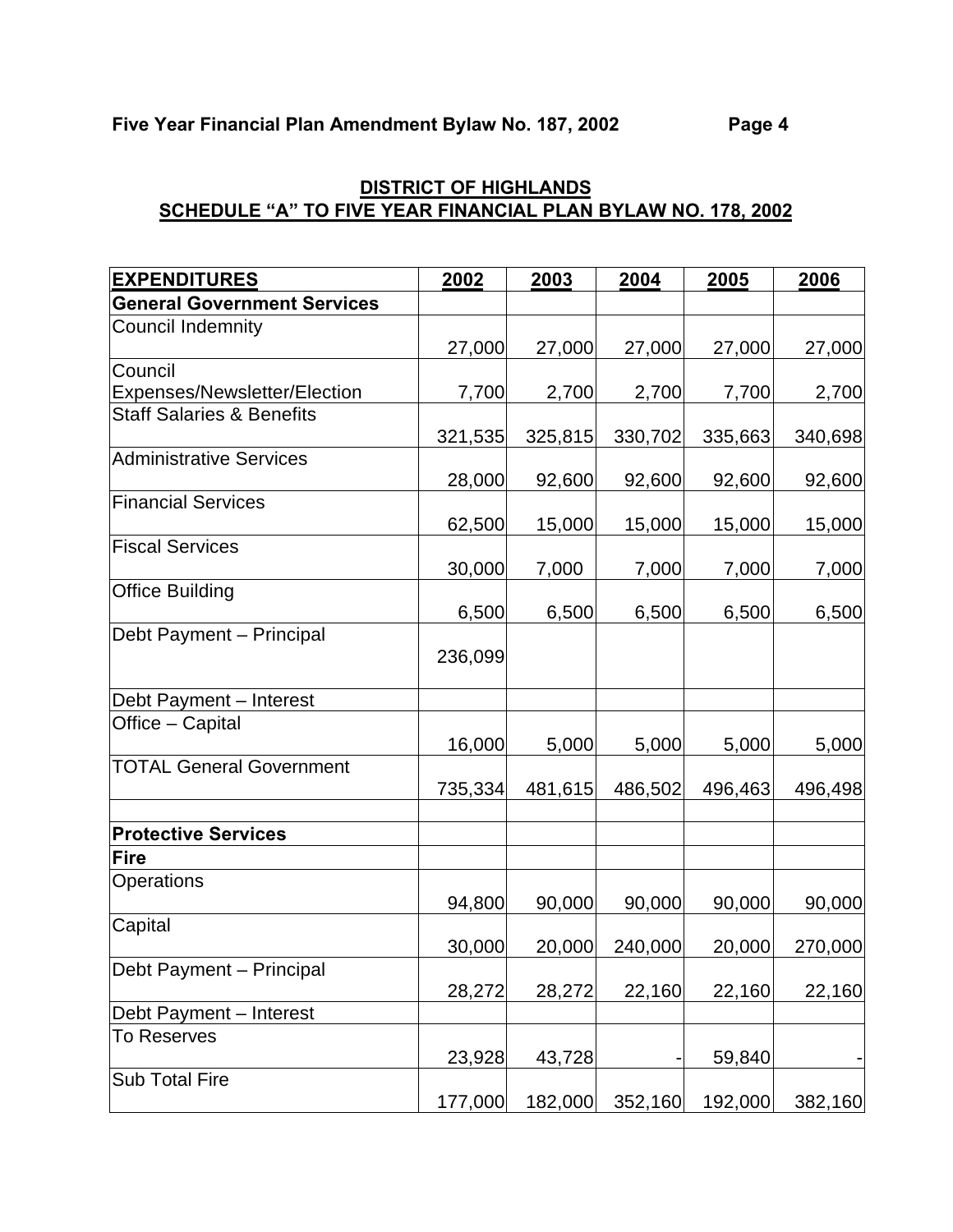| <b>EXPENDITURES</b>               | 2002    | 2003    | 2004    | 2005    | 2006    |
|-----------------------------------|---------|---------|---------|---------|---------|
| <b>Other Protective Services</b>  |         |         |         |         |         |
| Municipal Emergency Program       |         |         |         |         |         |
|                                   | 2,000   | 2,000   | 2,000   | 2,000   | 2,000   |
| <b>Animal Control</b>             |         |         |         |         |         |
|                                   | 6,500   | 6,600   | 6,700   | 6,800   | 6,900   |
| <b>Bylaw Enforcement</b>          |         |         |         |         |         |
|                                   | 8,000   | 6,000   | 5,000   | 4,000   | 3,000   |
| <b>Sub Total Other Protective</b> |         |         |         |         |         |
|                                   | 16,500  | 14,600  | 13,700  | 12,800  | 11,900  |
| <b>TOTAL Protective</b>           |         |         |         |         |         |
|                                   | 193,500 | 196,600 | 365,860 | 204,800 | 394,060 |
|                                   |         |         |         |         |         |
| <b>Roads</b>                      |         |         |         |         |         |
| Maintenance                       |         |         |         |         |         |
|                                   | 88,000  | 104,500 | 104,500 | 104,500 | 104,500 |
| Debt Payment - Principal          |         |         |         |         |         |
|                                   |         | 7,250   | 7,250   | 7,250   | 7,250   |
| Debt Payment - Interest           |         |         |         |         |         |
|                                   |         | 10,000  | 10,000  | 10,000  | 10,000  |
| Capital                           |         |         |         |         |         |
|                                   | 336,419 | 60,000  | 60,000  | 60,000  | 60,000  |
| <b>TOTAL Roads</b>                |         |         |         |         |         |
|                                   | 424,419 | 181,750 | 181,750 | 181,750 | 181,750 |
|                                   |         |         |         |         |         |
| <b>Environmental Services</b>     |         |         |         |         |         |
| Environmental/Recycling/Mapping   |         |         |         |         |         |
|                                   | 28,500  | 2,000   | 2,000   | 2,000   | 2,000   |
| <b>TOTAL Environmental</b>        |         |         |         |         |         |
|                                   | 28,500  | 2,000   | 2,000   | 2,000   | 2,000   |